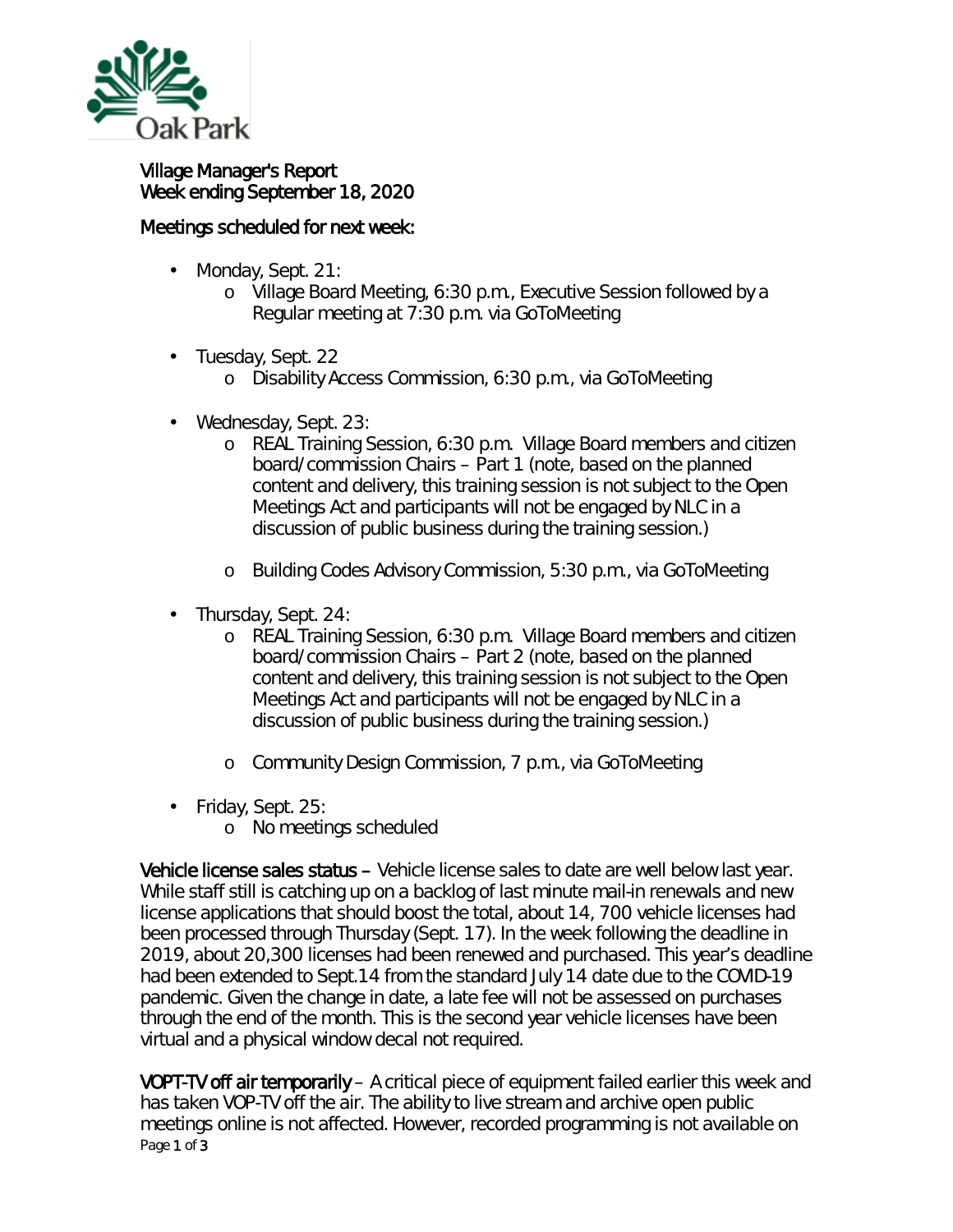Comcast or AT&T Uverse for approximately the next 10 days, which is when replacement equipment is expected to be installed. The Leightronix Ultra Nexus Video Server/System Controller that failed essentially is the brain of the cablecast system used to schedule and launch the pre-recorded programming that comprises the bulk of the VOP-TV 24-hour operation. The equipment was well past its life-expectancy and cannot be repaired. A new unit is being sourced.

Racial equity training - Starting this month, all elected officials, citizen board/commission chair persons and Village staff are receiving racial equity training with the [National League of Cities \(NLC\) Race Equity and Leadership division.](https://www.nlc.org/program-initiative/race-equity-and-leadership-real) This training is an organization-wide, operational step toward a racially equitable approach to governing. Participants will have an opportunity to develop a shared understanding of equity, comprehend the historical context, learn the foundations for racial equity within governing, and begin exploring racial equity tools designed to drive more just results.

Farmers' Market report – Last Saturday's Farmers' Market recorded fairly low attendance with about 2,000 patrons, second only to opening day on May 30. The low attendance most likely was due to the rain. While sun is in the forecast for tomorrow (Sept. 19), unseasonably cool temperatures are predicted. Pre-orders also were down last week, but the average purchase per order remained a strong \$52. Volunteers continue to play essential roles in helping with the smooth operation of the Farmers' Market.

Early voting preparations – In response to multiple public inquiries due to the heightened focus on November Presidential Election, Communications staff has begun [messaging about early voting](https://www.oak-park.us/news/village-hall-host-early-voting-mail-ballot-drop-box-beginning-oct-19) hours and the mail ballot drop box that will be coming to Village Hall in October. Given the highly-contagious nature of the COVID-19 coronavirus, early voting will present challenges to keeping Village staff and in-person customers separate from voters and county personnel managing the election. Staff is working on a range of strategies that can be scaled up or down as the potential impact of early voting on day-to-day operations becomes clearer or changes from day to day. The most effective overall strategy likely will be based on reducing opportunities for any contact or interaction between those participating in voting and onsite staff delivering services.

Lake Street update – The intersection of Lake Street and Oak Park Avenue will be closed to traffic Monday (Sept. 21), a few weeks ahead of schedule. Closing the intersection earlier than originally planned will eliminate the need for installing and removing temporary traffic signals, which should help reduce the duration of work. In the meantime, old pavement is being removed between Oak Park and Euclid avenues to make way for new subgrade and sidewalk structural soil. Storm sewer and utility adjustments will follow. Elsewhere along Lake Street, new light poles are being installed between Forest and Oak Park avenues and remaining tasks associated with the underground utilities along the north side are wrapping up. Crews are preparing to pour new concrete curb along this section next week. To the west, the final touches are being added to the streetscape between Harlem and Forest avenues. Project information is updated regularly at [www.betterlakestreet.com.](http://www.betterlakestreet.com/) Questions about specific aspects of the Lake Street improvement project may be emailed to [info@betterlakestreet.com.](mailto:info@betterlakestreet.com)